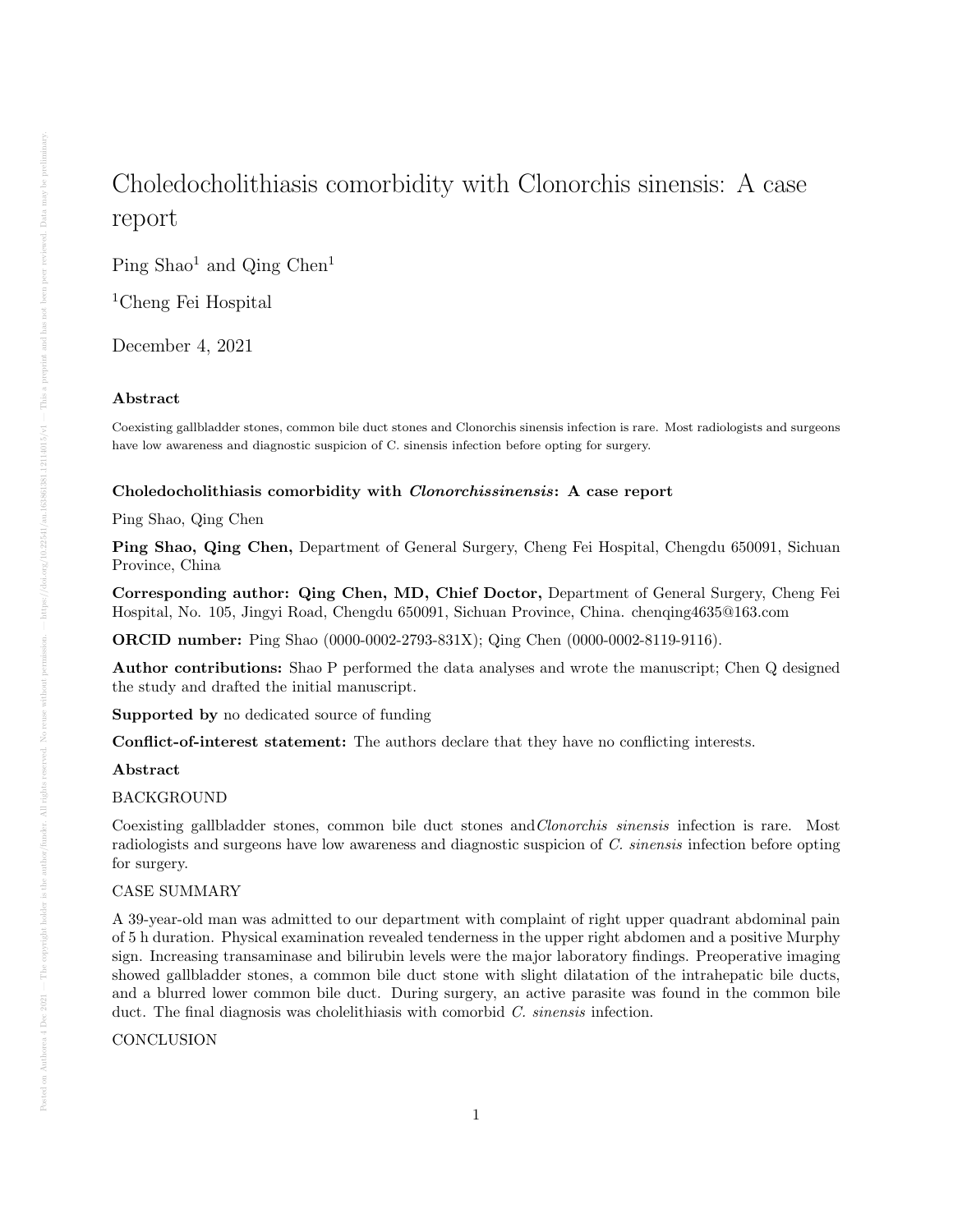Preoperative imaging that reveals nonspecific changes associated with choledocholithiasis should increase suspicion of biliary parasite infection.

Key Words: Choledocholithiasis; Gallstones; Cholangitis;Clonorchis sinensis ; Case report

## INTRODUCTION

C. sinensis infection is frequently reported in East Asian countries, including China, Korea, Japan, and Vietnam. Clonorchiasis is most often caused by transmission of the adult flukes of C. sinensis to humans from freshwater fish<sup>[1]</sup>, which subsequently parasitize the biliary system<sup>[2]</sup>.C. sinensis infection is often complicated clinically by acute cholangitis. Some studies have reported that clonorchiasis is related to hepatobiliary morbidity<sup>[3,4,5]</sup> and cholangiocarcinoma<sup>[6,7]</sup>. The clinical symptoms of clonorchiasis have no obvious specificity, and can easily lead to missed diagnosis and misdiagnosis.

A case of choledocholithiasis comorbid with C. sinensis was admitted to Cheng Fei Hospital in Sichuan in May 2021, and is reported here.

CASE PRESENTATION

Chief complaints

A 39-year-old man complained of right upper quadrant abdominal pain of 5 h duration.

History of present illness

The patient reported having developed sudden pain in the upper right abdomen without obvious cause and accompanied by back-radiating pain, nausea, vomiting, and abdominal distension.

#### History of past illness

The patient's past medical history was unremarkable.

Personal and family history

Personal and family histories of the patient were unremarkable.

Physical examination upon admission

The patient's pulse was regular, temperature was normal, and blood pressure was 11.9/8.5 kPa. On examination, the patient had slightly yellow skin and sclera, tenderness in the right upper abdomen, and no obvious rebound pain or muscle tension. The Murphy sign was positive.

#### Laboratory examination

The initial workup showed a white blood cell (WBC) count of  $11.4 \times 10^9$ /L,  $94.8\%$  neutrophils, and Creactive protein (CRP) of 22.2 mg/L. Biochemical evaluation revealed alanine aminotransferase (ALT) of 352 U/L, aspartate transaminase (AST) of 435 U/L, total bilirubin (TBil) of 40.8 μmol/L, direct bilirubin (DBil) of 20.2 μmol/L, alkaline phosphatase (ALP) of 188 U/L, and glutamine acyltransferase (GGT) of 422 U/L. Two days later, re-testing of hematological and biochemical parameters revealed WBC count of 7.2  $\times$  $10^{9}/L$ , 76.4% neutrophils, CRP of 16.2mg/L, ALT of 934 U/L, AST of 415 U/L, TBil of 127.3 µmol/L, DBil of 69.5  $\mu$ mol/L, ALP of 272 U/L, and GGT of 571 U/L (Table 1).

#### Imaging examination

Abdominal computed tomography showed gallbladder stones, wall thickening, and choledocholithiasis with slight dilatation of the intrahepatic bile ducts (Figure 1A). Magnetic resonance cholangiopancreatography (MRCP) revealed gallbladder stones with slight dilatation of the intrahepatic bile ducts, and blurred lower common bile duct (Figure 1B).

## FINAL DIAGNOSIS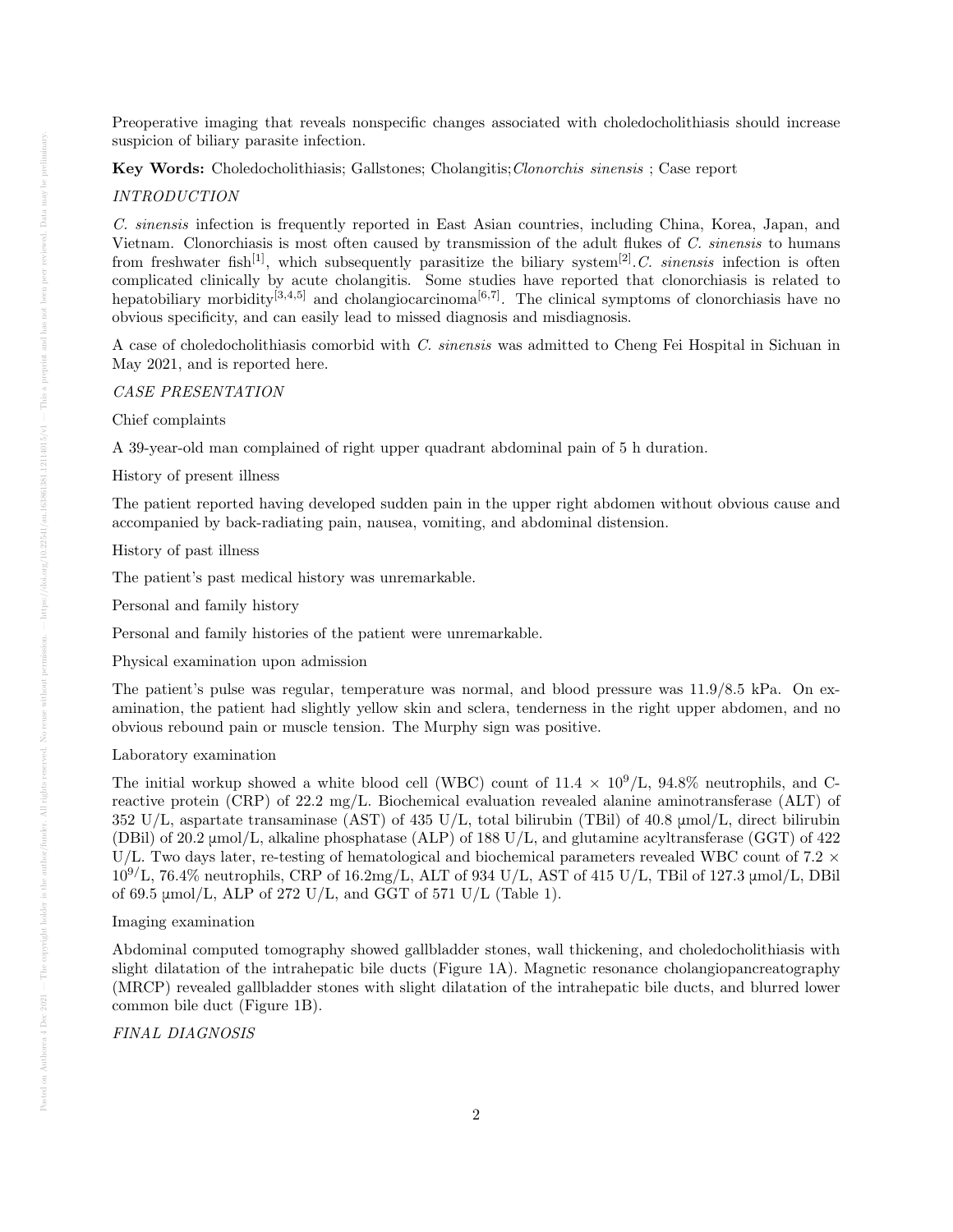We considered that the high bilirubin level was caused by the common bile duct abnormalities and gallbladder stones. An active parasite was found during exploration of the common bile duct (Figure 2). Subsequent pathological examination revealed C. sinensis .

## TREATMENT

Laparoscopic cholecystectomy and common bile duct exploration were performed, and a T-tube was placed for bile drainage. After surgery, the patient was given anti-infective, hepatoprotective, choleretic and antispasmodic treatment, as well as praziquantel  $(80 \text{ mg/kg/d} \text{ for } 3 \text{ d})$  for deworming.

## OUTCOME AND FOLLOW-UP

In the days following surgery, adult worms were not observed in the bile duct drainage. Liver function and hematological indicators gradually recovered after surgery (Table 1). No obvious bile duct abnormalities were seen on MRCP (Figure 3). The T-tube was removed 30 d after surgery. The patient was followed for 6mo and reported experiencing no discomfort.

## DISCUSSION

C. sinensis is most often reported in east Asian countries, including China, Korea, Japan and Vietnam, with approximately 35 million infected individuals<sup>[8]</sup>. Some studies have estimated that 12.49 million people have been infected with C. sinensis in China<sup>[9]</sup>. C. sinensis is mainly transmitted to humans from ingestion of freshwater fish<sup>[1]</sup>. However, our patient had no history of eating raw freshwater fish. Because of the nonspecific and atypical symptoms, C. sinensis infection has always been under-recognized, and often leads to clonorchiasis[10]. This patient had common bile duct stones with acute cholangitis and gallbladder stones with acute cholecystitis. Intraoperative exploration of the common bile duct revealed C. sinensis. It is not easy to diagnoseC. sinensis infection before surgery. The preoperative MRCP examination of this patient showed no dilation of the common bile duct. Lack of clarity in the lower common bile duct was unlike the dilation caused by conventional common bile duct stones<sup>[11]</sup>. Based on that, the possibility of bile duct parasites should be considered by radiologists and surgeons.

After surgery, the patient was treated with routine anti-infective agents and administered hepatoprotective and choleretic drugs, and praziquantel<sup>[12]</sup>. The T-tube did not drain the C. sinensis body, and deworming treatment was given. After treatment, liver function improved significantly. Coexisting gallbladder stones, common bile duct stones, and C. sinensis is relatively rare. Previous studies and case reports<sup>[5,9,11]</sup>suggest that C. sinensis might cause gallbladder stones by weakening the function of the gallbladder and causing the precipitation of bilirubinate, calcium carbonate crystals, and mucin on C. sinensis eggs. It is possible that the common bile duct stone and gall bladder stones in our patient were caused by the  $C$  sinensis infection.

## CONCLUSION

Our experience with this case suggests that if preoperative imaging reveals nonspecific changes associated with choledocholithiasis, the possibility of biliary parasite infection should be suspected.

#### ACKNOWLEDGEMENTS

We are grateful to the patient for allowing publication of this case report.

#### REFERENCES

1. Lun ZR, Gasser RB, Lai DH, Li AX, Zhu XQ, Yu XB, Fang YY. Clonorchiasis: a key foodborne zoonosis in China. Lancet Infect Dis 2005;5:31-41 [PMID: 15620559 DOI: 10.1016/S1473-3099(04)01252-6]

2. Qian MB, Utzinger J, Keiser J, Zhou XN. Clonorchiasis. Lancet 2016;387:800-810 [PMID: 26299184 DOI: 10.1016/S0140-6736(15)60313-0]

3. Qian MB, Li HM, Jiang ZH, Yang YC, Lu MF, Wei K, Wei SL, Chen Y, Zhou CH, Chen YD, Zhou XN. Severe hepatobiliary morbidity is associated with Clonorchis sinensis infection: The evidence from a cross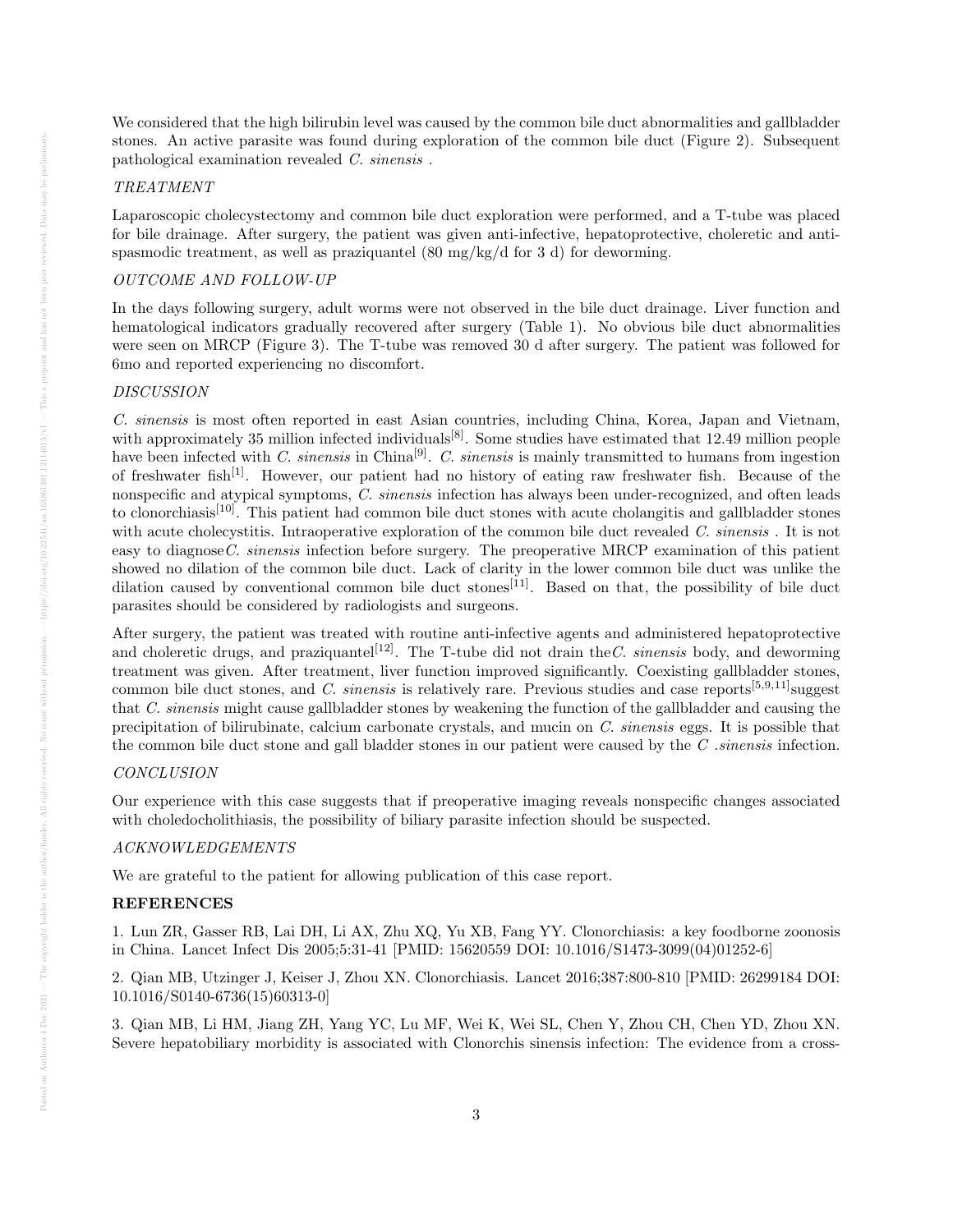sectional community study. PLoS Negl Trop Dis 2021;15:e0009116 [PMID: 33507969 DOI: 10.1371/journal.pntd.0009116]

4. Choi D, Lim JH, Lee KT, Lee JK, Choi SH, Heo JS, Choi DW, Jang KT, Lee NY, Kim S, Hong ST. Gallstones and Clonorchis sinensis infection: a hospital-based case-control study in Korea. J Gastroenterol Hepatol 2008;23:e399-404 [PMID: 18070015 DOI: 10.1111/j.1440-1746.2007.05242.x]

5. Qiao T, Ma RH, Luo XB, Luo ZL, Zheng PM. Cholecystolithiasis is associated with Clonorchis sinensis infection. PLoS One 2012;7:e42471 [PMID: 22905137 DOI: 10.1371/journal.pone.0042471]

6. Chang JI, Lee K, Kim D, Yang JI, Park JK, Choi K, Kang SH, Lee KH, Lee KT, Lee JK, Park SM, Park JK. Clinical Characteristics of Clonorchis sinensis-Associated Cholangiocarcinoma: A Large-Scale, Single-Center Study. Front Med (Lausanne) 2021;8:675207 [PMID: 34124104 DOI: 10.3389/fmed.2021.675207]

7. Na BK, Pak JH, Hong SJ. Clonorchis sinensis and clonorchiasis. Acta Trop 2020;203:105309 [PMID: 31862466 DOI: 10.1016/j.actatropica.2019.105309]

8. Hong ST, Fang Y. Clonorchis sinensis and clonorchiasis, an update. Parasitol Int 2012;61:17-24 [PMID: 21741496 DOI: 10.1016/j.parint.2011.06.007]

9. Wang N, Tang B, Hao YH, Bai X, Wang XL, Li YX, Yang Y, Li SC, Hao S, Wang XY, Liu MY, Liu XL. Acute shock caused by Clonorchis sinensis infection: a case report. BMC Infect Dis 2019;19:1014 [PMID: 31783809 DOI: 10.1186/s12879-019-4644-5]

10. Lim JH. Liver flukes: the malady neglected. Korean J Radiol 2011;12:269-279 [PMID: 21603286 DOI: 10.3348/kjr.2011.12.3.269]

11. Liu XL, Zhu GL, Cai CN, Lv ZY, Li J. Clonorchiasis sinensis detected by laparoscopic exploration of biliary tracts in two patients with obstructive jaundice. BMC Infect Dis 2019;19:33 [PMID: 30621611 DOI: 10.1186/s12879-019-3679-y]

12. Doenhoff MJ, Hagan P, Cioli D, Southgate V, Pica-Mattoccia L, Botros S, Coles G, Tchuem Tchuenté LA, Mbaye A, Engels D. Praziquantel: its use in control of schistosomiasis in sub-Saharan Africa and current research needs. Parasitology 2009;136:1825-1835 [PMID: 19281637 DOI: 10.1017/S0031182009000493]

## Figure Legends



Figure 1 Preoperative imaging. A: Computed tomography of the gallbladder and common bile duct stones; B: Magnetic resonance cholangiopancreatography showing slight dilation of the intrahepatic bile duct and the unclear lower part of the common bile duct.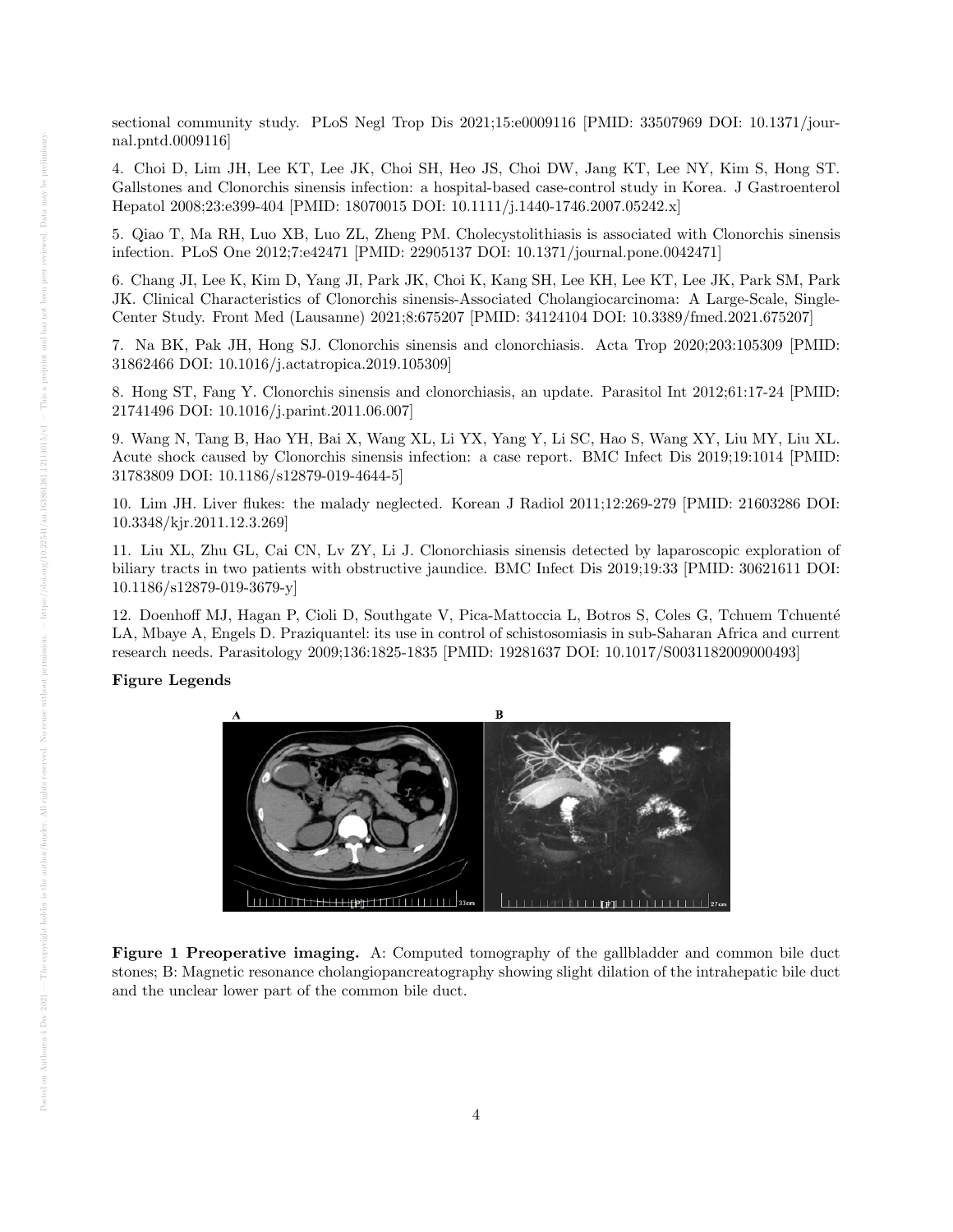

Figure 2 An active parasite and a stone found upon surgical exploration of the common bile duct.



Figure 3 No obvious abnormalities in the bile ducts were visible by magnetic resonance cholangiopancreatography at 30 d after surgery.

| Variable                      | Preoperative day |      | Preoperative day Preoperative day Preoperative day | Preoperative |
|-------------------------------|------------------|------|----------------------------------------------------|--------------|
|                               |                  |      |                                                    |              |
| $WBC$ , $\times 10^9$ /L 11.4 |                  | 7.2  |                                                    |              |
| NEUT, $\times 10^9/L$ 10.8    |                  | 5.5  | 5.5                                                |              |
| NEUT, %                       | 94.8             | 76.4 | 76.4                                               |              |
| CRP, mg/L                     | 22.2             | 16.2 | 16.2                                               |              |
| ALT, $U/L$                    | 352              | 934  | 934                                                |              |
| AST, $U/L$                    | 435              | 415  | 415                                                |              |